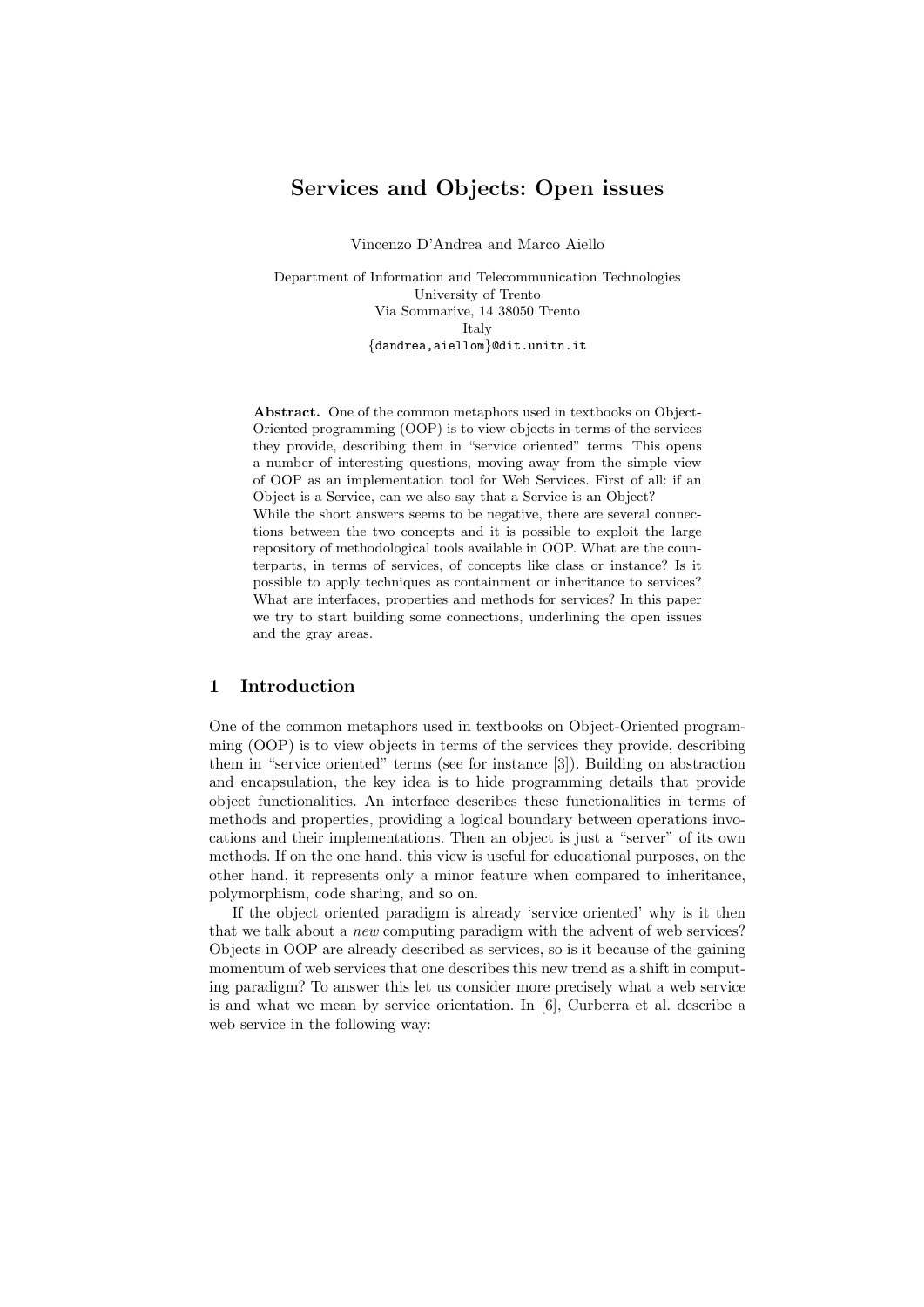A Web service is a networked application that is able to interact using standard application-to-application Web protocols over well defined interfaces, and which is described using a standard functional description language.

The interfaces no longer hide units of code, but entire applications in a way closer to components [12]. In addition, the network plays a major role, with the consequences that web services have to deal with issues typical of distributed systems [5], such as: heterogeneity, openness, security, scalability, failure handling, concurrency, transparency. Web services are shifting perspective on programming and are now calling for a new term for programming. There seems to be consensus on the term service oriented computing (SOC). A definition of SOC is in the "Service Oriented Computing Manifesto" [7].

Services are autonomous platform-independent computational elements that can be described, published, discovered, orchestrated and programmed using XML artifacts for the purpose of developing massively distributed interoperable applications.

The SOC definition above generalizes the one of web services. One does not distinguish anymore among applications or components, but simply deals with computational elements. The find-bind-use model can summarize the idea of describing, publishing, discovering, orchestrating and programming the distributed computational entities. Standardization is explicitly mentioned and referred to XML-based languages.

In this position paper, we indicate some areas where web services may be contaminated by concepts and ideas from the object-oriented paradigm. We will base our analysis on abstract object-oriented concepts trying to avoid language peculiarities and tricks.

# 2 Similarities and differences

To justify a call for a paradigm shift, there must be some significant differences between object-oriented programming and service oriented computing. What we consider to be the key differences, among the many ones over which much hype has grown recently, are the following three:

| OOP                           |     | SOC.                         |
|-------------------------------|-----|------------------------------|
| invoke                        | VS. | $find$ -bind-use             |
| shared context                | VS. | <i>multiple contexts</i>     |
| synchronous method invocation | VS. | asynchronous message passing |

Find-bind-use is the heart of service orientation. A software entity that needs a service from another entity first searches for available services, then decides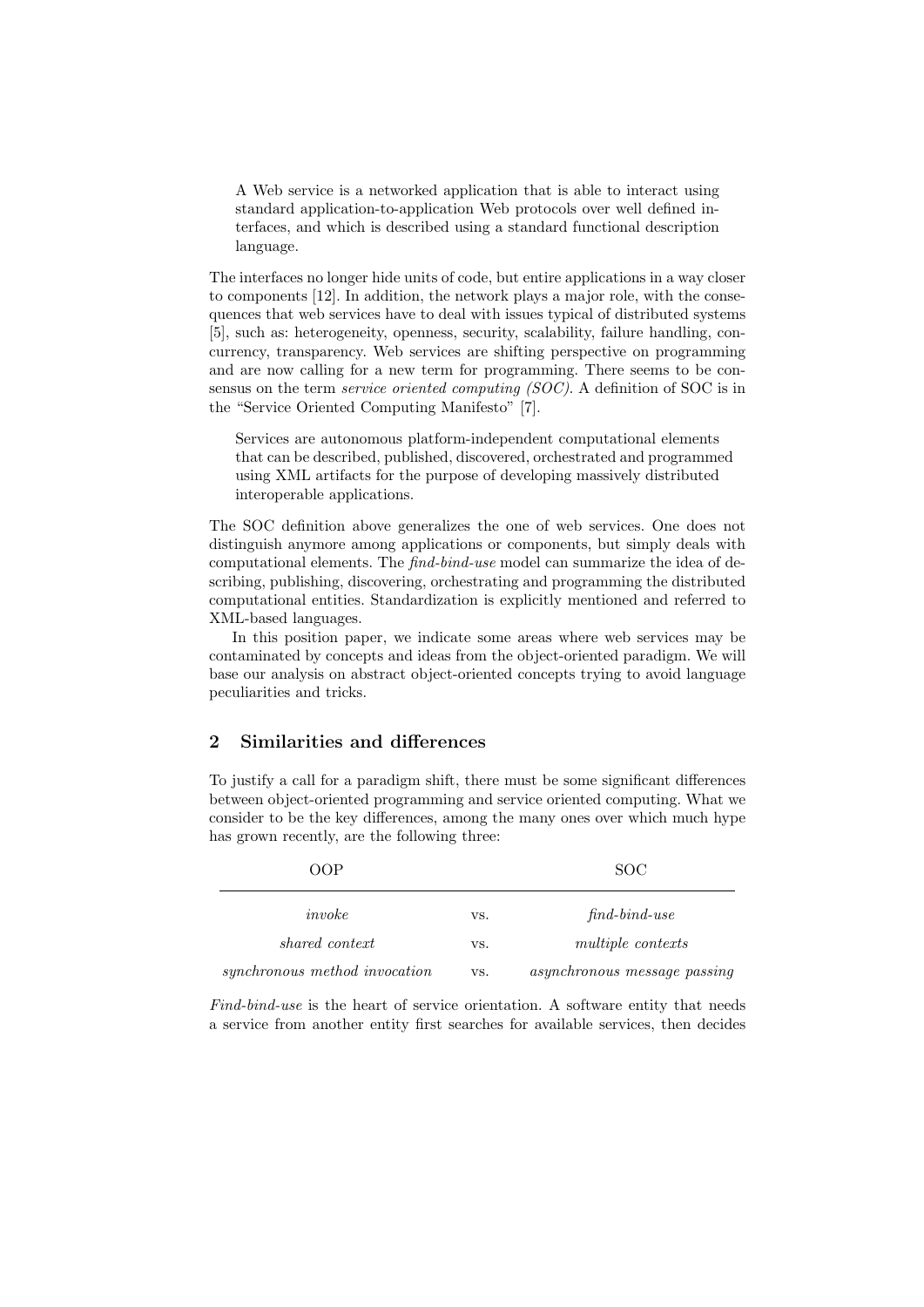on the basis of some parameter among the available ones and only then binds it in order to use it. On the other hand, in object-oriented programming there is no search for service, but direct method invocation. The method must be provided by an object running at invocation time. The find-bind-use model allows for greater flexibility, especially in distributed environments, opening the road for the choice of services based on non-functional requirements, such as those ensuring quality of services.

In OOP the execution context is typically shared among all objects. Usually, objects are written in the same language, run on the same memory space and live for the execution span of the same program. Recent extensions allow for the objects to be distributed (e.g., Java RMI) and to be written in different languages (e.g., CORBA). These extensions go in the direction of service orientation, where everything is distributed and services live in heterogeneous multiple contexts. The operating systems in which web services live, the languages in which they are written, the middleware used for interoperation is completely transparent in the SOC model therefore we speak of multiple contexts of execution for interactive web service.

Finally, the interaction between objects through method invocation, which can be seen as a message passing mechanism, is synchronous. In open distributed environments a more flexible communication mechanism is often necessary, that is, the asynchronous communication among the software entities contributing to a computation. An example of asynchronicity is when one interacts with a web service by including an appropriate XML request inside an email.

If the above are the key mechanisms that differentiate between OOP and SOC, one may wonder at what is the different forms of abstractions that one considers when looking at SOC. In [3], Budd indicates how OOP realizes various forms of abstractions. Let us compare these with the SOC case.

Composition is a central issue in service oriented computing. A large amount of effort in research and industry is devoted to service composition. Some define ways to design the composition of service  $(e.g., [4, 13])$  while others define how semantically annotated services can be automatically composed (e.g., [10]).

In Object Oriented systems, composition is a design activity and it is mainly a problem of statically designing the proper architecture of the system. The situation in Service Oriented computing is radically different: a service can build its functionalities upon others, for instance an e-commerce purchase service could include the actual purchase service, the shipping service and the insurance service. The composed services are not statically designed, the services and the supporting infrastructure are designed in terms of dynamically discovering the other services they need to include. In other words, the service paradigm provides the capabilities for dynamic, run-time composition rather than requesting a statically planned architecture.

The dynamic nature of composition has several consequences. Negotiation and contractual agreements cannot be accomplished off-line, they have to be dealt with at run-time. The role of catalogs and the discovery mechanism have no counterpart in the world of objects and components.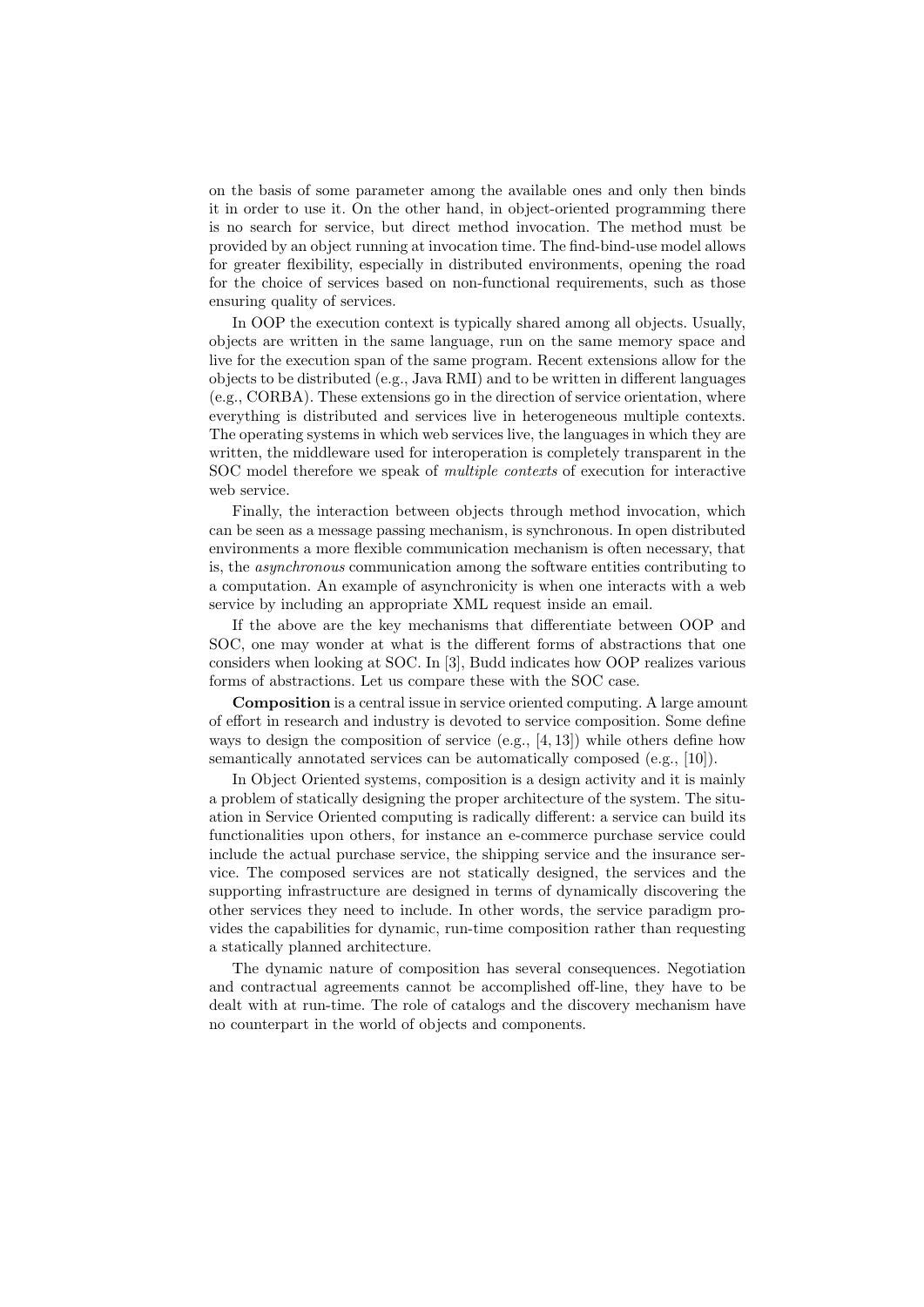Services demand a transition from static binding between objects or components that are to be integrated to the dynamic binding of services. From the point of view of the design there is the need of a transition from designing an architecture to designing the enabling medium, that is, the infrastructure for runtime composition.

In object oriented systems, the term inheritance is used to describe the mechanism allowing the derivation of a class from another one. One may even distinguish between several forms of inheritance. The most common form is specialization; a class is defined in terms of specialization of a second one – this is expressed by the is a relationships (a TextWindow is a Window, i.e., the TextWindow has all the properties and behaviors of the Window). Specialization implies a semantic coherence between the two classes, one class is called a subtype of the other. Otherwise it is just a subclass, where the meanings attached to the interface can change. It is obvious that while a subclass must have at least some code differences with respect to the original class, a class that inherits in the sense of subtype can leave untouched the implementation details of the inherited class. In other words, the subclass requires a syntactical match, while the subtype implies also a semantical match between the involved classes.

The concept of subtyping is also related to a common distinction made between what is sometime referred to as "true" inheritance versus interface inheritance. The former is used when a class presents the same external interface and has access to the code of the inherited class, that is, the subclass is a subtype unless it overrides the behavior of the inherited one. The term interface is used when a class has the same external interface of the inherited one, but it has no direct access to its code. In this case, it became a subtype only when the behavior of the inherited class is reproduced with the same semantics.

In terms of implementation, a simplifying model is to view inheritance as a special form of composition. Composition generally implies wrapping the interface of the included classes, and filtering the communication between these classes and the external world. Inheritance can be described as if the inheriting class incorporates (composes with) the inherited one, but without filtering the communication; the inherited class can be accessed directly. An object of the inheriting class responds to the same invocations as an object of the inherited class. If the subclass is also a subtype, the results will also be the same.

To think at inheritance (subtyping) as a form of composition which maintains the interface (behavior) of the composed object, makes it easier to reason about similar concepts in the service world.

In OOP, polymorphism indicates an operation that can take operands of different type, i.e., objects of different classes. There are various kinds of polymorphism: parametric, inclusion, overloading and coercion.

Subtyping induces inclusion polymorphism. For instance, consider a class shape which has a method draw. The circle class, which subtypes the shape class, then also has a draw method. This allows to use a circle or a square object with the shape operations. One can then design a system relying only on the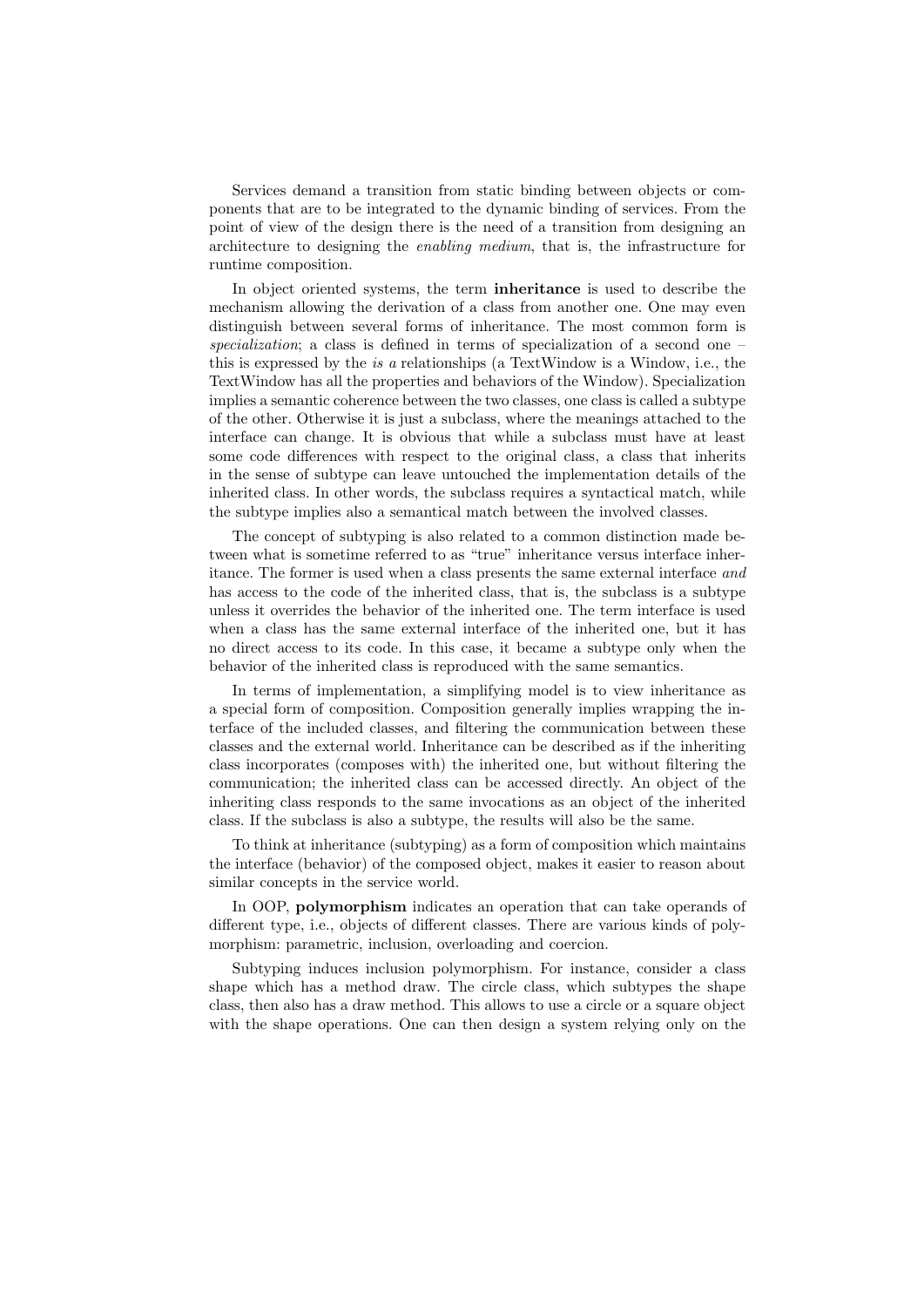methods of the inherited class; run-time binding mechanism will then call into use the proper object.

A similar concept is that of overloading. A symbol is overloaded when it is used for operations that have different semantics depending on the class of the operands (e.g., the  $+$  operator in Java which adds integers and concatenates strings).

In the service oriented architecture is hard to find equivalent notions, because a formal concept of typing and inheritance is missing.

Design patterns [8] are often connected with OO methodologies, especially for describing the interactions between the objects in a system. A Design Pattern is a well understood and proved solution to a design problem, such as creating a wrapper around an object or defining the interface between a client and a server. A pattern differs from an algorithm because it includes both procedures and architecture, described in a way resembling more a case study than a precise prescription.

This approach is quite effective and can be relevant for designing and developing individual services, but its application is more related to software engineering methodology while Service Oriented Computing appears to be more an information system engineering issue.

Other typical object oriented abstraction items to be found in [3] are (1) division into parts, encapsulation, interface and implementation, which directly map to SOC abstraction principles; (2) the service view which is exactly where the SOC emphasis lies; and (3) layers of specialization, history of abstraction, frameworks, which are not relevant in this first comparison between OOP and SOC.

#### 3 Is a service an object?

We have so far seen that connections between objects and services are not at all new. Some references draw explicit links between the two concepts, e.g., "As a very rough approximation, one web service can be compared to one method in more traditional software context" [11]. Other connections are less evident; for instance in [1] the authors describe a methodology for defining what they call a "Compatible Service", that is an abstract description of a class of services, derived from concrete services description. While this generalization mechanism seems the opposite of creating an instance from a prototypical description, the concepts involved are quite similar.

In general, it is not immediate to identify in the world of services an analogy for the concepts of class and object. In OOP, a class is a category that represents a set of objects having the same characteristics, and an object is a concrete realization of a class – an instance of a class. While classes are stateless an instance of a class has a state which depends on the sequence of operations undergone by it. The object behavior in response to an external request is determined by the class. All the object derived from a class will respond in the same way in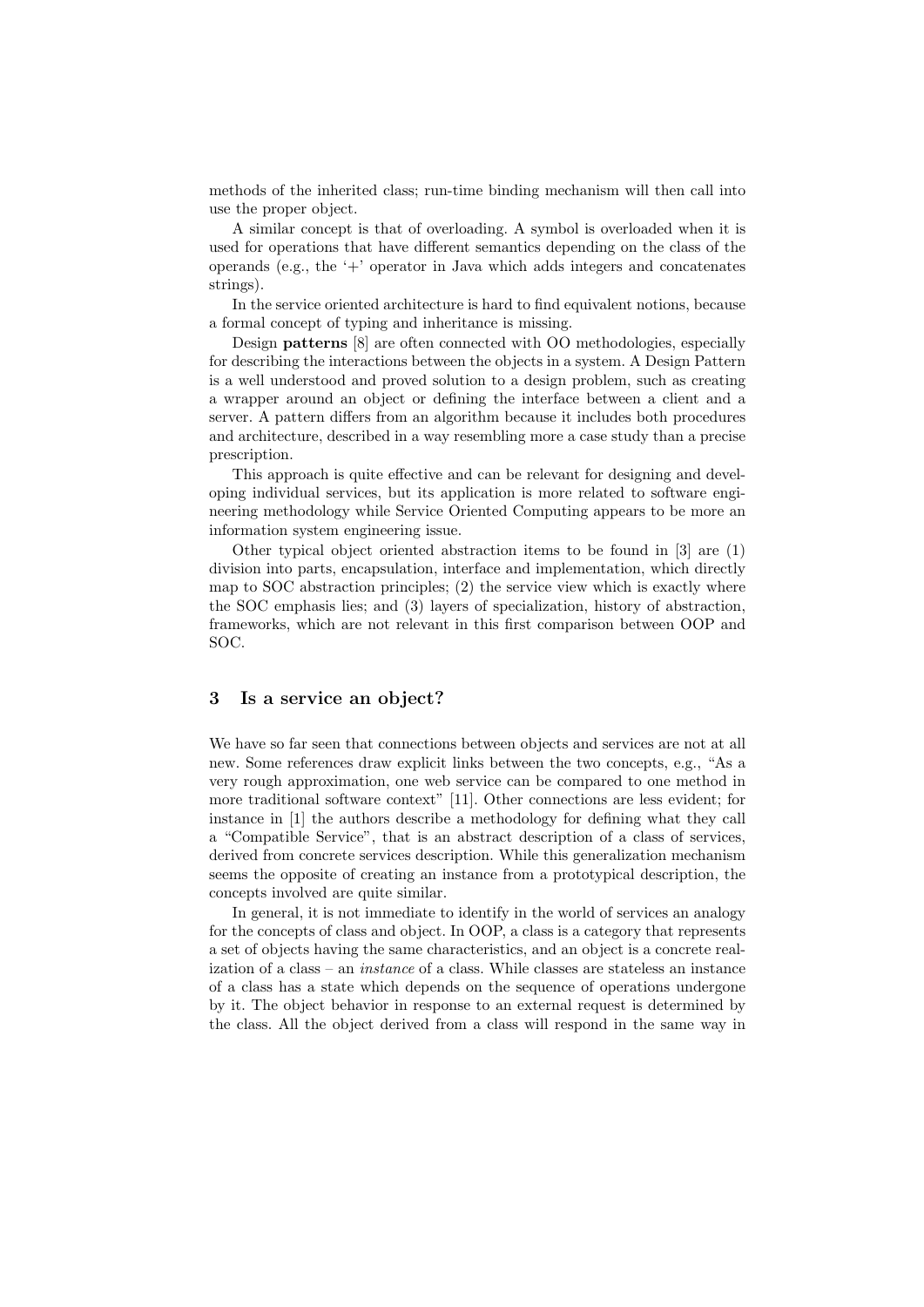response to the same invocation, provided they are in the same state, or the response does not depend on the state.

Are we now in the position to answer the question of whether a service is an object? We propose a negative answer to this question, but the analysis provided so far brings evidence to the fact that many similarities connect OOP and SOC. More object related concepts can move into the service oriented world in order to enhance the technology and, perhaps, clarify the role and scope of web services. Here are the most immediate example of concept migration:

Inheritance. Of the two concepts of inheritance for OOP, the interface inheritance seems to be the most immediate to apply to web services. Consider a payment service which could be subtyped in a service with acknowledgment of receipt. In a workflow, the former could be substituted by the latter as it is guaranteed that the same port types are implemented in the subtyped service.

Inheritance enables service substitution, service composition and it induces a notion of inheritance on entire compositions of services. Consider a workflow A built on a generic service and another one B with the same data and control links, but built on services which subtype the services of A. Could we say that  $B$  inherits from  $A$  or that  $B$  is a specialization of  $A$ ?

Polymorphism. Both inclusion polymorphism and overloading can be extended to the service paradigm. A composition operation in a workflow may have different meanings depending on the type of the composed services. For example, composing a payment and a delivery service may have a semantics for which the two services run in parallel; on the other hand, the composition of two subtyped services in which the payment must be acknowledged by the payers bank and the delivery must include the payment transaction identifier have the semantics of a sequencing the execution of the services.

Composition. A formal and accepted notion of composition is currently missing in the SOC domain and, as just proposed, inheritance and polymorphism could induce such precise notions of composition over services. Could this help dissolve the fog around the meaning of composition for web services? Could this bring together "syntacticians" which claim that nothing can be composed if not by design with "semanticians" which claim that anything can be composed automatically? Perhaps not, but it could fill some of the gaps left by standards which do not have a clear semantics, most notably, BPEL [2] which is proposing itself as the standard for expressing aggregations of web services.

Statefullness. Finally, the difference between stateless class definitions and statefull objects in OOP can impact web services technology where services are stateless entities. Web services resemble more to class definitions, but the notion of an existing instance of a service with its state is paramount. Software entities need to access each others state in order to fully interoperate. Here the parallel is with the history of HTML pages. When first introduced HTTP/HTML interactions were stateless, but this limited by far the client-server communication. It did not take long before the introduction of statefull interactions via the invention of 'cookies' [9].